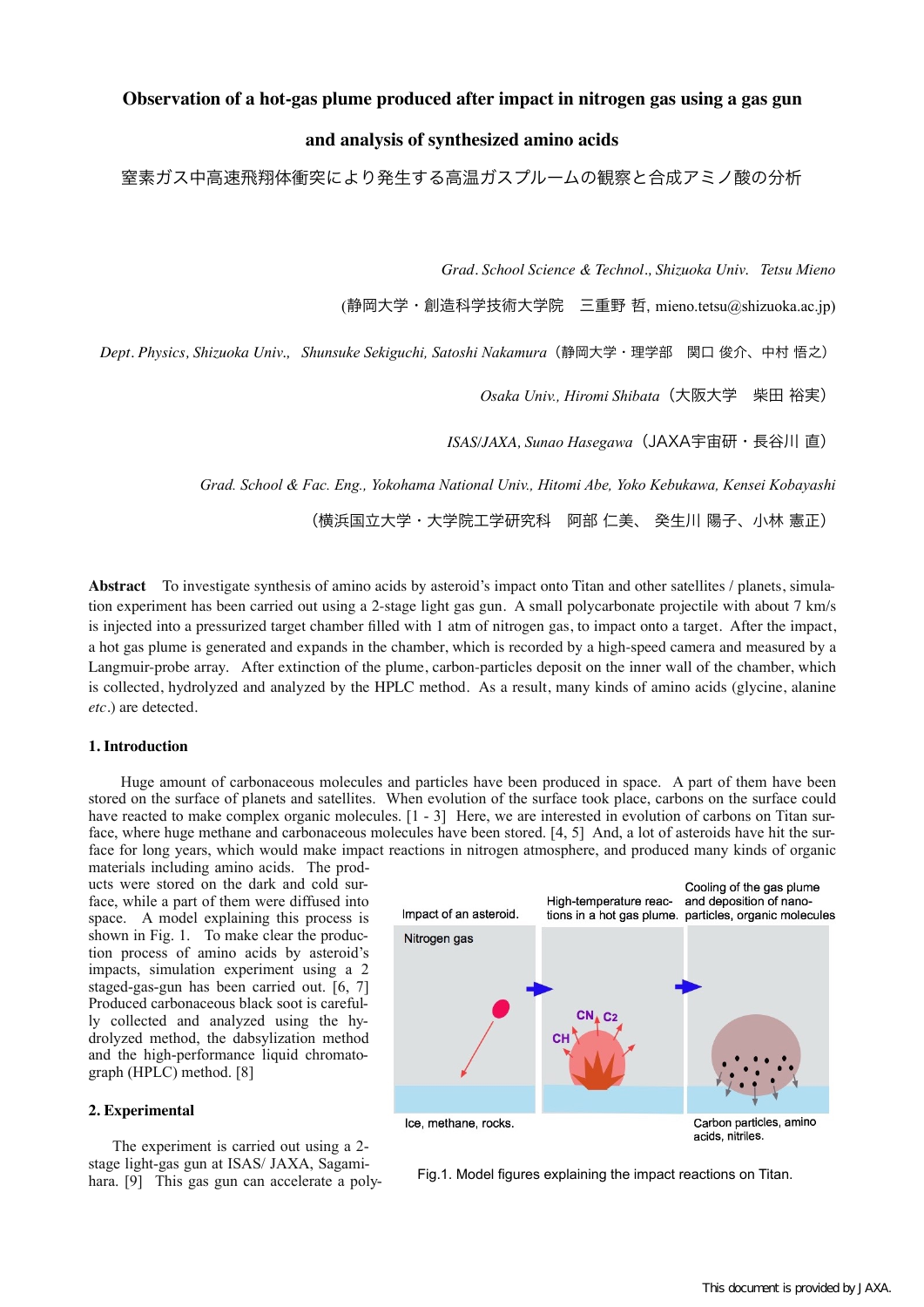carbonate projectile 7.1 mmφ (or a stainless steel projectile 3.2 mmφ) to about 7 km/s under a vacuum of 0.1 Pa. [8, 10] The bullet collides with an ice  $+$  iron target (an iron target, or an ice  $+$  hexane + iron target) in a pressurized chamber. A schematic of the pressurized cylindrical chamber is shown in Fig. 2, which is 255 mm in diameter and 250 mm long, and made of stainless steel. At the end of the target chamber, the pressurized chamber is set. To collect the produced soot, inside wall of the chamber is covered with clean aluminum sheets. The pressurized chamber is at first evacuated by a rotary pump, and then 100 kPa of nitrogen gas is filled. A projectile penetrates the aperture of the chamber, 65 mm in diameter covered with a 0.05 mm thick

aluminum film, and hits an iron target 76 mm in diameter and 25 mm thick. The target can



Fig. 2. Schematic of the pressurized chamber in the target chamber.

be cooled down to about −50 °C by thermal conduction of a copper rod, which is cooled by liquid nitrogen. On the iron target, thin ice (ice  $+$  hexane) layer about 2 mm thick can be set by covered with a thin aluminum-film.

 The produced hot gas plume is recorded by a high-speed camera (Shimadzu, HPV-X) and the evolution of the plume is analyzed. The hot gas erupting from the orifice into the target chamber is also recorded by this camera. Generation of plasma in the plume is measured by a 16-channel Langmuir-probe-array, which was developed here and is shown in Fig. 3. In a plate (10x12 mm), 16 column-electrodes (0.9 mm in diameter, 2 mm long) are set. The probes are biased by solid batteries, and time-variations of the probe currents are recored by data loggers (Graphtec, GL900).



Fig. 3. A photograph of the 16-ch Langmuir probe array, which is set in the pressurized chamber.

 After the impact, produced soot is carefully collected under protection from any contamination, and stored in 2-propanol. A part of the soot is refluxed in pure water at 100 °C. Then, the sample is filtered

using a 0.2 µm membrane filter and condensed. The sample is reacted with dabsyl chloride to make dabsyl-amino acids at 70 °C [10]. The prepared samples are analyzed by a HPLC with a UV/VIS detector (Jasco, Gulliver System, *λ*= 465 nm) to detect amino acids. Another part of soot is hydrolyzed using hydrochloric acid at 110 °C for 24 H. After removing hydrochloric acid, the sample is dabsylized and measured using the HPLC.

#### **3. Experimental Results**

 The ejection of the hot gas plume is recorded by the high-speed camera. There are 3 profile images in front of the entrance of the pressurized chamber. After the impact, there is a strong ejection of the hot gas, which strongly emits light (emissions from molecules) (b), and then we can record outflow of cloud of carbon particles with speed of about 1



Fig. 4. Profile images in front of the entrance orifice. The right end is the entrance surface. (a) The projectile is coming at speed of 7 km/s. (b) Strong emission from the gas plume. (c) The cloud of carbon particles coming out with speed of about 1 km/s.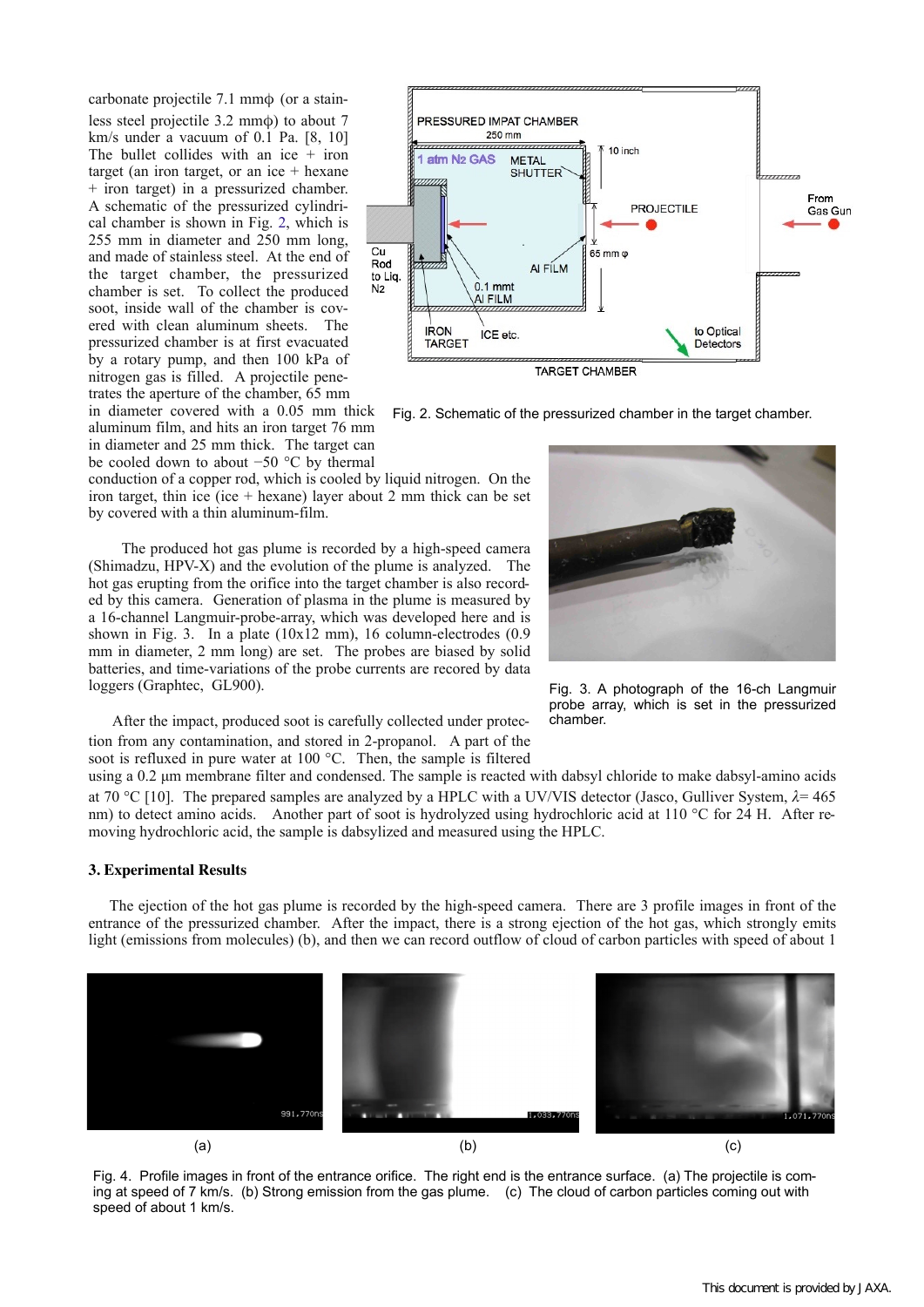km/s, which is not a parallel flow, but tends to concentrates to one point (c). A part of the produced carbon particles flow out from the orifice with the hot gas.

 We can expect generation of plasma in the gas plume as its gas temperature is about 5000 K, which would generate for about 100 us. To obtain the electron density and the electron temperature, the 16-ch Langmuir probe-array was utilized, and time variation of the electron currents could be recorded. From the 16-ch signals, the V-I characteristics are obtained. Figure 4 shows a typical result when the gas plume flows over the array. In this result, electron density:  $\sim$ 10<sup>14</sup> m<sup>-3</sup>, electron temperature,  $\sim$ 7000 K are obtained, and the plasma is detected for about 30 µs. In this case, as the gas pressure is very high and it is collisional, and there are many negative ions, the plasma state would not so simple.

 As amino-acid molecules tend to make coagulation, we utilize the hydrolysis method. The treated samples are measured by HPLC. Figure 5 shows a typical result (HPLC chart). We can detect amino acids like serine, glycine, alanine, leucine etc. By the hydrolysis method, 13

amino acids could be detected. To make clear the synthesis of enantiomers of amino acids, the 2-D HPLC method is utilized. As a result, enantiomers, L-alanine and D-alanine are detected in case (a polycarbonate projectile hits an ice + iron target).. The D/L ratio of alanine is about 0.4. Another D-amino acids are also detected. In this case, the chemical synthesis of enantiomers should have equal probability, and the D/L ratio should be 1. Now, this discrepancy can not be explained. [11] We conjecture fluctuation of the reaction, but are afraid of inclusion of contamination. We will repeat careful experiments to check the D/L ratio.

## **5. Conclusions**

 To investigate production of the gas plume and synthesis of amino acids by impact reactions on Titan, the simulation experiment is carried out using a 2-stage light-gas gun. We could observe evolution of the hot gas plume after the impact, flow of carbon particles, and measure the electron density and the temperature of the plume. After the impact, the soot is collected and hydrolyzed. The HPLC analysis shows peaks of many amino acids. The D/L ratio of alanine was about 0.4, which is not an expected value.

## **Acknowledgments**

 $0<sub>1</sub>$  $\widehat{(\mathsf{mA})}$  $0.01$ 0.001  $\Omega$  $10$ 30  $20$ 40 50  $V_{\stackrel{}{\rho}}(V)$ 

 Fig. 5. A typical I-V characteristic of the probe measurement when the gas plume flows over the probe.



Fig. 6. A HPLC chart for the hydrolyzed sample (a polycarbonate projectile impacts on an ice + hexane + iron target) . A chart for pure water is also shown for comparison.

 This study was supported by a Grant-in-Aid for scientific research (C) from MEXT, Japan. This work was also supported by ISAS/JAXA as a collaborative program of the Space Plasma Experiment.